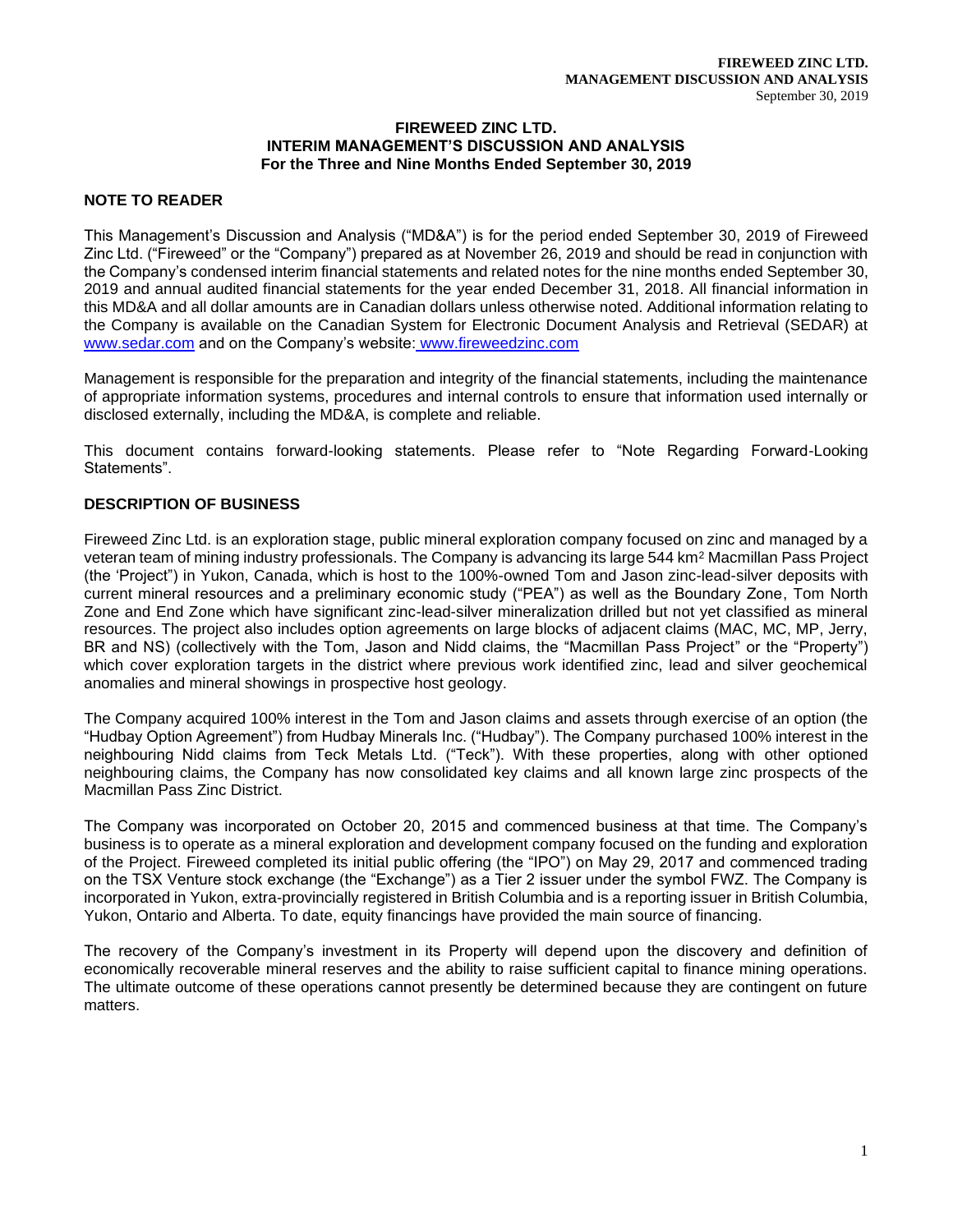# **HIGHLIGHTS AND RECENT DEVELOPMENTS**

During the period ended September 30, 2019, the Company accomplished the following:

- On February 15, 2019, the Company closed a non-brokered private placement. A total of 2,379,750 common shares, 1,820,728 flow-through common shares, and 1,255,000 flow-through common shares via a charity donation were sold at prices of \$0.80, \$0.95, \$1.10 respectively for aggregate gross proceeds of \$5,013,992.
- A total of 378,000 agents' warrants were exercised at \$0.50 for gross proceeds of \$189,000.
- On May 21, 2019 the Company issued a news release outlining exploration plans for the upcoming field season including 2,000 meters of core drilling as well as overburden reverse circulation ("RC") drilling with the objectives of expanding the current resources and exploring for new discoveries.
- On June 12, 2019 the Company announced that field crews had been mobilized to the Property.
- On June 25, 2019 the Company announced that drilling had begun on the Property.
- On July 11 and July 25, 2019, the Company provided exploration updates which reported the completion of 12 core drill holes and 17 RC drill holes
- On July 11, 2019 the Company announced grant of 250,000 stock options exercisable above market at \$0.65 per share for a five-year term to employees and consultants. Directors and senior officers chose not to be granted any additional stock options at that time.
- On July 25, 2019 the Company announced the hiring of a Community Liaison Officer stationed in a new office opened in Ross River, the nearest community to the project site.
- On July 31, 2019 the Company reported results of favourable preliminary X-ray Fluorescence ("XRF") ore sorting tests on Boundary Zone samples which indicated potential for low cost upgrading of material from 2.5% zinc to 5% zinc with 80-85% zinc recoveries.
- On August 20, 2019 the Company announced the first 2019 drill results which included 22.5 metres grading 6.13% zinc and 0.95% lead on the new Tom North target.
- On September 10, 2019 the Company announced the second set of 2019 drill results which included 10.9 metres grading 5.38% zinc and 0.64% lead at Tom North.

Subsequent to the period ended September 30, 2019, the following events have taken place:

- On October 16, 2019 the Company announced the third set of 2019 drill results from the first hole on the Boundary Zone which intersected 230 metres grading 3.44% zinc from surface including 20.4 metres grading 16.35% zinc (also see November 5, 2019 news release).
- On November 5, 2019 the Company announced the final set of 2019 drill results from the second hole on the Boundary Zone which intersected 230 metres grading 4.14% zinc, including 100 metres grading 7.94% zinc from surface.

## **MACMILLAN PASS PROJECT**

The Macmillan Pass Project encompasses 544 km<sup>2</sup> of mineral claims located approximately 200 km northeast of the settlement of Ross River in the eastern Yukon Territory of Canada. It is host to the large Tom and Jason sediment-hosted sulphide ("Sedex") zinc-lead-silver deposits as well as the Boundary Zone, Tom North Zone and End Zone that have significant mineralization drilled but not yet classified as mineral resources. The Company has a fully operational 50-person camp near the Tom deposit which is accessible via the North Canol Road (designated Yukon Highway No. 6) from Ross River and via a local airstrip.

The deposits are located in the Selwyn Basin and hosted in Devonian-age Lower Earn Group sedimentary rocks. Sulphide-barite mineralization occurs in thick stratiform lenses and extends for as much as 1,200 meters along strike and 450 meters down dip. Boundary Zone is different and consists of veins, stockworks, disseminations and replacement sulphide mineralization. The main sulphide minerals are sphalerite and galena.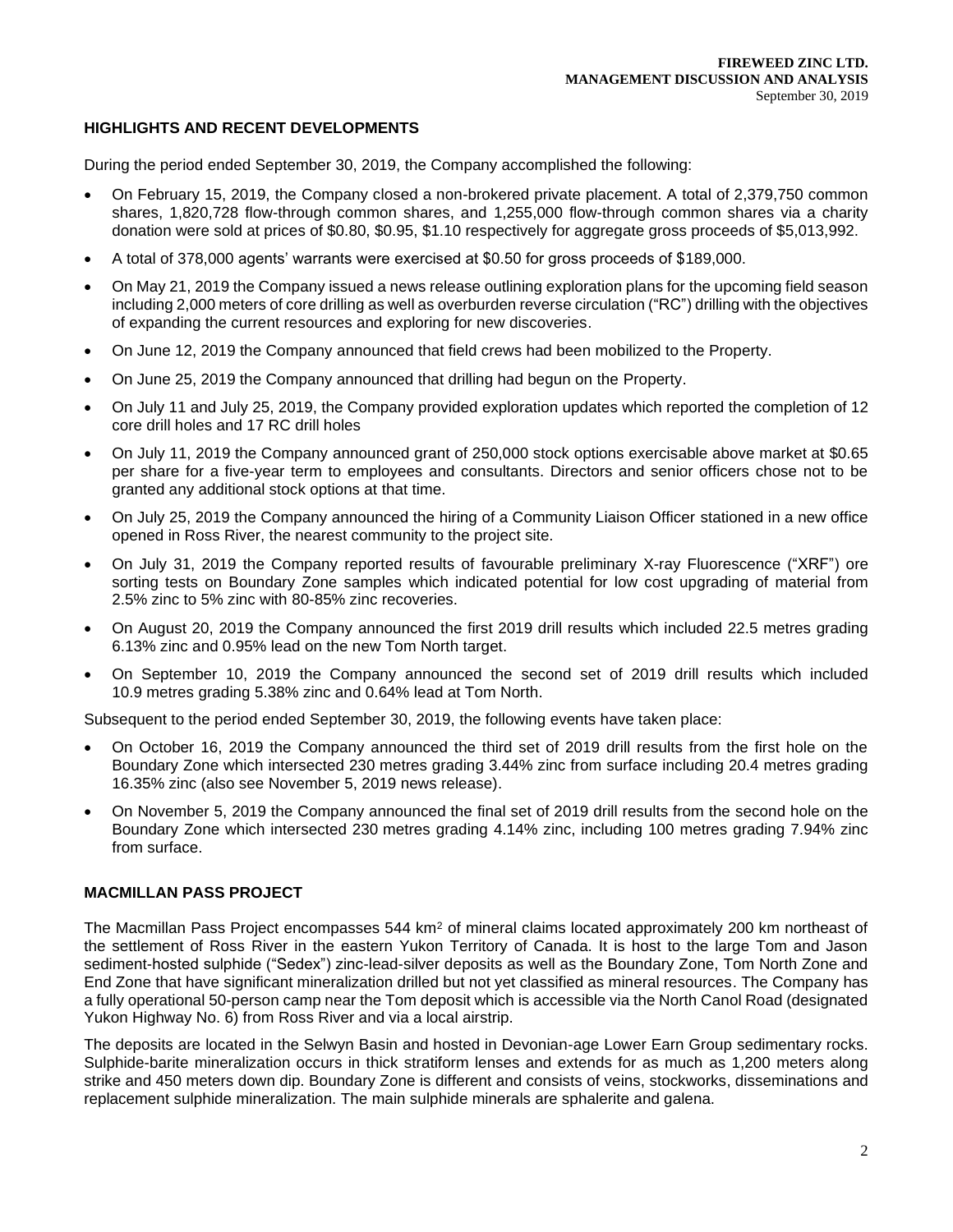#### **FIREWEED ZINC LTD. MANAGEMENT DISCUSSION AND ANALYSIS** September 30, 2019

To date the Tom deposits have seen a total of 3,423 meters of underground development, 5,953 meters of underground core drilling in 84 holes, and 33,705 meters of surface core drilling in 158 holes; at Jason a total of 38,617 meters has been drilled in 138 holes from surface to date; at Boundary a total of 7,933 meters has been drilled in 26 holes from surface to date; and at End Zone a total of 3,910 meters has been drilled in 18 holes from surface to date. The Tom site has a Class 3 Land Use Permit and a Type B Water Licence. Environmental water monitoring of the Tom site has been ongoing since 2000. Community relations have been good, and the Company employs workers and contracts service providers from the nearest community of Ross River for the exploration program.

## *Terms of the Hudbay Option Agreement*

Fireweed signed the Hudbay Option Agreement for the Tom and Jason claims and associated assets on December 14, 2016 and exercised the option in February 2018. The Company incurred the required exploration expenditures of \$1,250,000, paid a total of \$1,000,000 cash and issued 3,565,406 shares to acquire a 100% interest in the Tom Jason property. All claims, permits, licenses and assets have been transferred and registered in the name of Fireweed.

The Jason claims have an underlying 3% Net Smelter Royalty ("NSR"), which can be bought out at any time for \$5,250,000. There are no underlying royalties on the Tom claims.

# *Terms of the MAC Claims Option Agreement with Newmont/Maverix*

On July 24, 2017 Fireweed signed an option agreement with Newmont Canada Holdings ULC ("Newmont") for the MAC claims. On June 29, 2018 Newmont sold the MAC claims and option agreement to Maverix Metals Inc. ("Maverix") in a larger transaction whereby Maverix purchased a number of royalties and other assets from Newmont. As such the new registered owner and optionor of the MAC claims is Maverix.

Per the option agreement, the Company can acquire a 100% interest in the MAC claims located on the northwest extension of the Company's Tom and Jason claims, by paying \$450,000 in staged cash payments over four years, maintaining the MAC claims in good standing (normally minimum \$82,000 in work per year but currently zero due to a relief from assessment work order), and granting Maverix production royalties on the MAC claims as follows: 0.25% NSR on base metals, 1% NSR on silver and 3% NSR on gold.

On July 17, 2019 Maverix and the Company signed an amendment to the option agreement on the second anniversary payment reducing the cash payment to \$50,000 and adding 95,000 shares to the payment. In all other respects the option agreement remained unchanged.

| Due Date                              | Cash            | <b>Common Shares</b> |
|---------------------------------------|-----------------|----------------------|
| July 24, 2017 (signing of the option) | \$50,000 (paid) |                      |
| July 24, 2018 (first anniversary)     | \$80,000 (paid) |                      |
| July 24, 2019 (second anniversary)    | \$50,000 (paid) | 95,000 (issued)      |
| July 24, 2020 (third anniversary)     | \$110,000       |                      |
| July 24, 2021 (fourth anniversary)    | \$115,000       |                      |
| <b>TOTAL</b>                          | \$405,000       | 95,000 (issued)      |

This schedule reflects the updated terms of the option agreement:

Fireweed may prepay any of the option payments and/or prepay the entire purchase price at any time.

*Terms of the MC, MP and Jerry Claims Option Agreement with Constantine Metal Resources Ltd. and Carlin Gold Corporation*

These optioned claims extend Fireweed's Macmillan Pass Project land position to the north, east and northeast over additional prospective ground and allow the Company to acquire a 100% interest in the 624 MC, MP, and Jerry claims from joint venture partners Constantine Metals Resources Ltd. ("Constantine") and Carlin Gold Corporation ("Carlin"). On July 31, 2019, Constantine transferred its right, title and interest in and to its portion of the above claims and assigned its rights and interest in and to the associated option agreement to its wholly-owned subsidiary,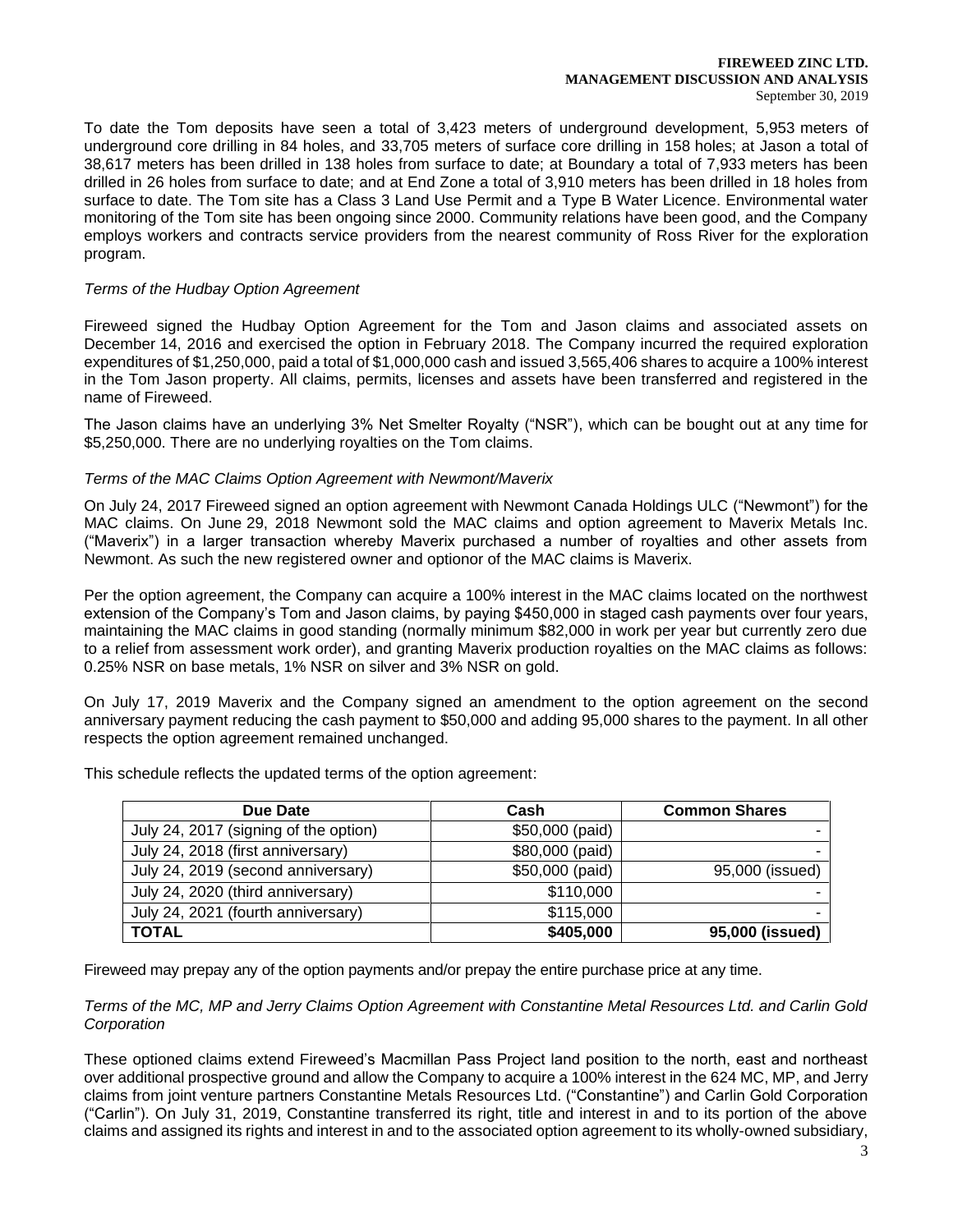Epica Gold Inc. ("Epica") and later transferred 100% interest in Epica to its spinoff company, HighGold Mining Inc. (TSX.V: High).

The Company can exercise this option and acquire 100% interest in the claims by making payments totaling \$500,000 and issuing 300,000 Fireweed shares over three years to Epica and Carlin as follows:

| Due Date                                                | Cash              | <b>Common shares</b> |
|---------------------------------------------------------|-------------------|----------------------|
| Exchange approval of the option agreement (May 9, 2018) | \$75,000 (paid)   | 50,000 (issued)      |
| On or before May 9, 2019                                | $$125,000$ (paid) | 50,000 (issued)      |
| On or before May 9, 2020                                | \$150,000         | 100,000              |
| On or before May 9, 2021                                | \$150,000         | 100,000              |
| <b>TOTAL</b>                                            | \$500,000         | 300,000              |

Half of these payments are to Constantine/Epica and half to Carlin. The Company may prepay any of the option payments and/or prepay the entire purchase price at any time.

Although not part of the consideration payable to exercise the option, the Company will pay an additional \$750,000 in cash or equivalent in shares to Epica and Carlin, upon receiving a resource calculation of at least 2.0 million tonnes of indicated (or better) resource on any part of the MC, MP and Jerry claims. Epica and Carlin will retain the right to receive a NSR on any future mine production from these claims as follows: 0.5% NSR on base metals and silver and 2% NSR on all other metals including gold. Fireweed maintains a right of first refusal on the sale of any NSR royalty from these claims by Epica and/or Carlin.

## *Terms of the NS and BR Claims Option Agreement with Golden Ridge Resources Ltd.*

The Golden Ridge option extends the Company's Macmillan Pass Project land position to the west and south over additional prospective ground.

This option allows the Company to acquire a 100% interest in the 333 NS and 326 BR quartz claim tenures from Golden Ridge Resources Ltd. ("Golden Ridge"). As per the initial agreement, the Company can exercise the option and acquire 100% interest in the claims by making payments totaling \$500,000 and issuing 450,000 shares over three years to Golden Ridge. On April 15, 2019, the Company signed an amending agreement increasing the number of shares to be issued and reducing the cash payment to be made on or before 12 months following the initial agreement approval date of May 9, 2018. The number of shares issued changed from 75,000 to 121,875, while the cash payment to Golden Ridge was reduced from \$75,000 to \$37,500. In all other respects, the initial option agreement remains unchanged. The schedule below reflects updated terms of the agreement:

| Due Date                                                | Cash            | <b>Common shares</b> |
|---------------------------------------------------------|-----------------|----------------------|
| Exchange approval of the option agreement (May 9, 2018) | \$75,000 (paid) | 75,000 (issued)      |
| On or before May 9, 2019                                | \$37,500 (paid) | 121,875 (issued)     |
| On or before May 9, 2020                                | \$150,000       | 100,000              |
| On or before May 9, 2021                                | \$200,000       | 200,000              |
| <b>TOTAL</b>                                            | \$462,500       | 496,875              |

The Company may prepay any of the option payments and/or prepay the entire purchase price at any time.

Although not part of the consideration payable to exercise the option, the Company will pay an additional \$750,000 in cash or equivalent in shares, to Golden Ridge, upon receiving a resource calculation of at least 2.0 million tonnes of indicated (or better) resource on any part of the BR and NS claims.

Golden Ridge will retain the right to receive NSR royalties on any future mine production from the BR and NS claims as follows: 0.5% NSR on base metals and silver and 2% NSR on all other metals, including gold. There is also a third party 3% NSR on any future cobalt production from the BR and NS claims. The Company will have the right to purchase one-half of these NSR royalties (excluding the cobalt royalty) for \$2,000,000 at any time prior to the commencement of commercial production. The Company maintains a right of first refusal on the sale of any NSR royalty from the BR and NS claims by Golden Ridge.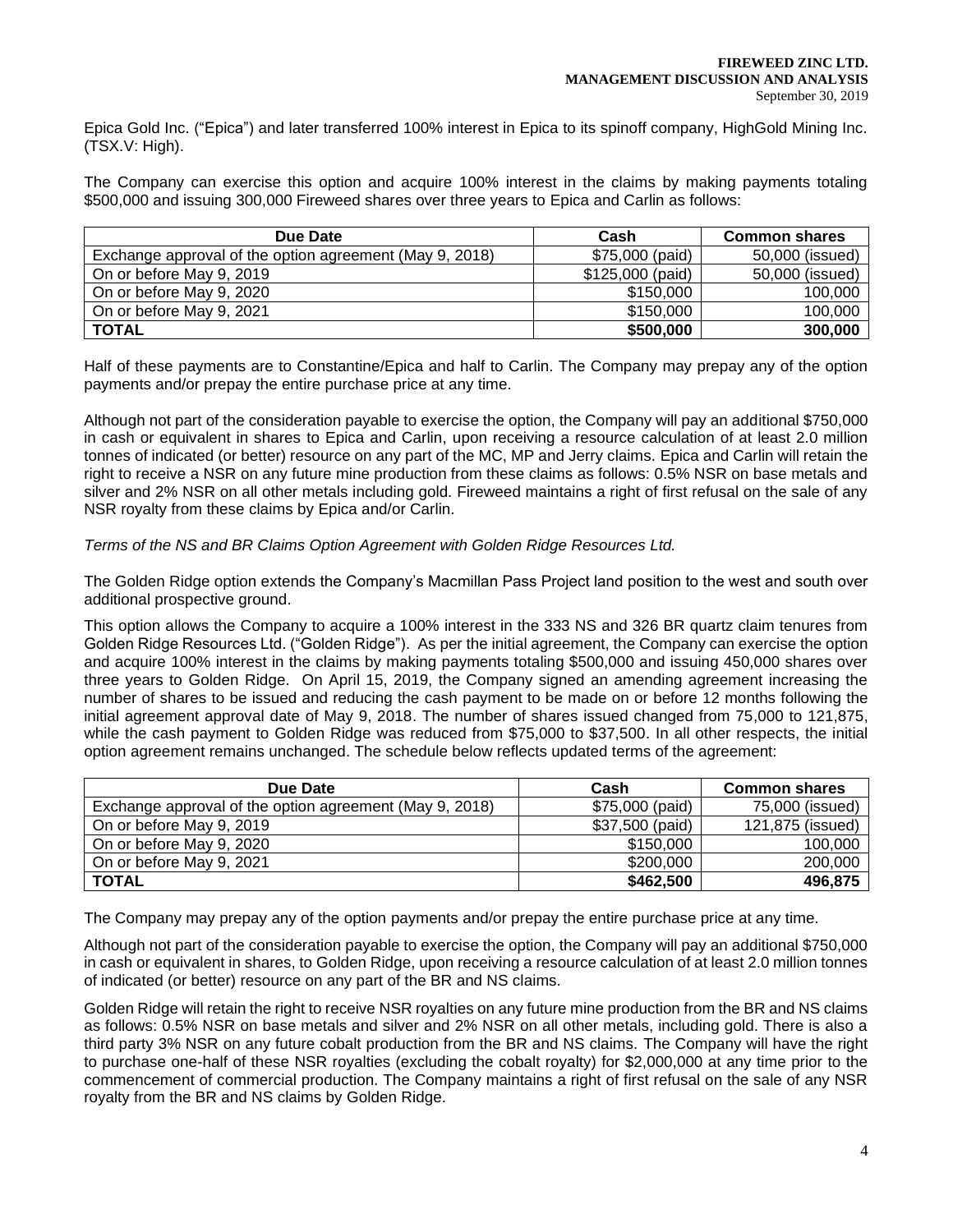*Terms of the Nidd Claims Purchase Agreement with Teck Metals Ltd. and Teck Mining Worldwide Holdings Ltd.* 

The Nidd claims extend the Company's Macmillan Pass Project land position to the northwest over additional prospective ground including the Boundary zinc zone.

On November 27, 2018 the Company closed the purchase agreement, acquiring a 100% interest in the 372 quartz claim tenures from Teck under the following terms:

- Purchase price of 1,500,000 Fireweed shares (one year lock up during which Teck cannot sell the shares).
- Teck to retain a 1% Net Smelter Return royalty on future production from the Nidd property.
- Teck to have a right of first offer to purchase from Fireweed future production concentrates from the Nidd Property.

## *Current Mineral Resources and PEA*

## *Mineral Resource Report*

Based on the 2017 drill results along with the historic core re-sampling results and compilation of historic data, the Company announced updated NI43-101 compliant mineral resources on January 10, 2018 which were substantially larger than historically reported resources. The new base case resources were as follows:

| Table 1: Base Case Mineral Resource Estimate (at NSR cutoff grade of \$65 CAD) |  |
|--------------------------------------------------------------------------------|--|
|--------------------------------------------------------------------------------|--|

|           | <b>Tonnes</b> |        |      |         |        |                 |                 | <b>MOz</b> |
|-----------|---------------|--------|------|---------|--------|-----------------|-----------------|------------|
| Category  | (Mt)          | ZnEa % | Zn % | Pb<br>% | Ag g/t | <b>B</b> Ibs Zn | <b>B</b> lbs Pb | Aα         |
| Indicated | 11.21         | 9.61   | 6.59 | 2.48    | 21.33  | 1.63            | 0.61            | 7.69       |
| Inferred  | 39.47         | 10.00  | 5.84 | 3.14    | 38.15  | 5.08            | 2.73            | 48.41      |

Details and supporting information are provided in the NI43-101 Technical Report posted on [www.sedar.com](about:blank) and in the Company's news release, both dated January 10, 2018.

## *Preliminary Economic Assessment Report*

On May 23, 2018, the Company announced the positive results of an independent NI43-101-compliant Preliminary Economic Assessment ("PEA") for the Tom and Jason deposits prepared by JDS Energy and Mining, Inc. (JDS) with work on tailings and water by Knight Piesold Consulting, both of Vancouver, Canada utilizing the 2018 mineral resources of Table 1.

Production and Economic Highlights:

- Long mine life and large-scale production:
	- $\circ$  18-year mine life with 32.7Mt of mineralization mined at 4,900 tonne-per-day average processing rate.
	- o 1.54Mt of Zinc, 0.88Mt of Lead, and 37Moz of Silver in concentrate shipped.
	- o Average yearly contained-metal production of 85kt Zinc, 48kt Lead and 2Moz Silver.
- Robust economics using metals prices of \$1.21/lb Zn, \$0.98/lb Pb, and \$16.80/oz Ag:
	- o Pre-Tax NPV at 8% of \$779M CAD and IRR of 32%.
	- o After-Tax NPV at 8% of \$448M CAD and IRR of 24%.
- Manageable CAPEX and rapid payback:
	- o Pre-production CAPEX of \$404M CAD.
	- o Payback period of 4 years.
	- o Starter-pits on Tom West and Jason Main zones reduce up-front capital.
- Significant Upside
	- o Numerous opportunities for significant economic improvement.
	- o Known zones remain open for expansion, including into high-grade areas.
	- o Highly prospective and large land package with untested exploration targets.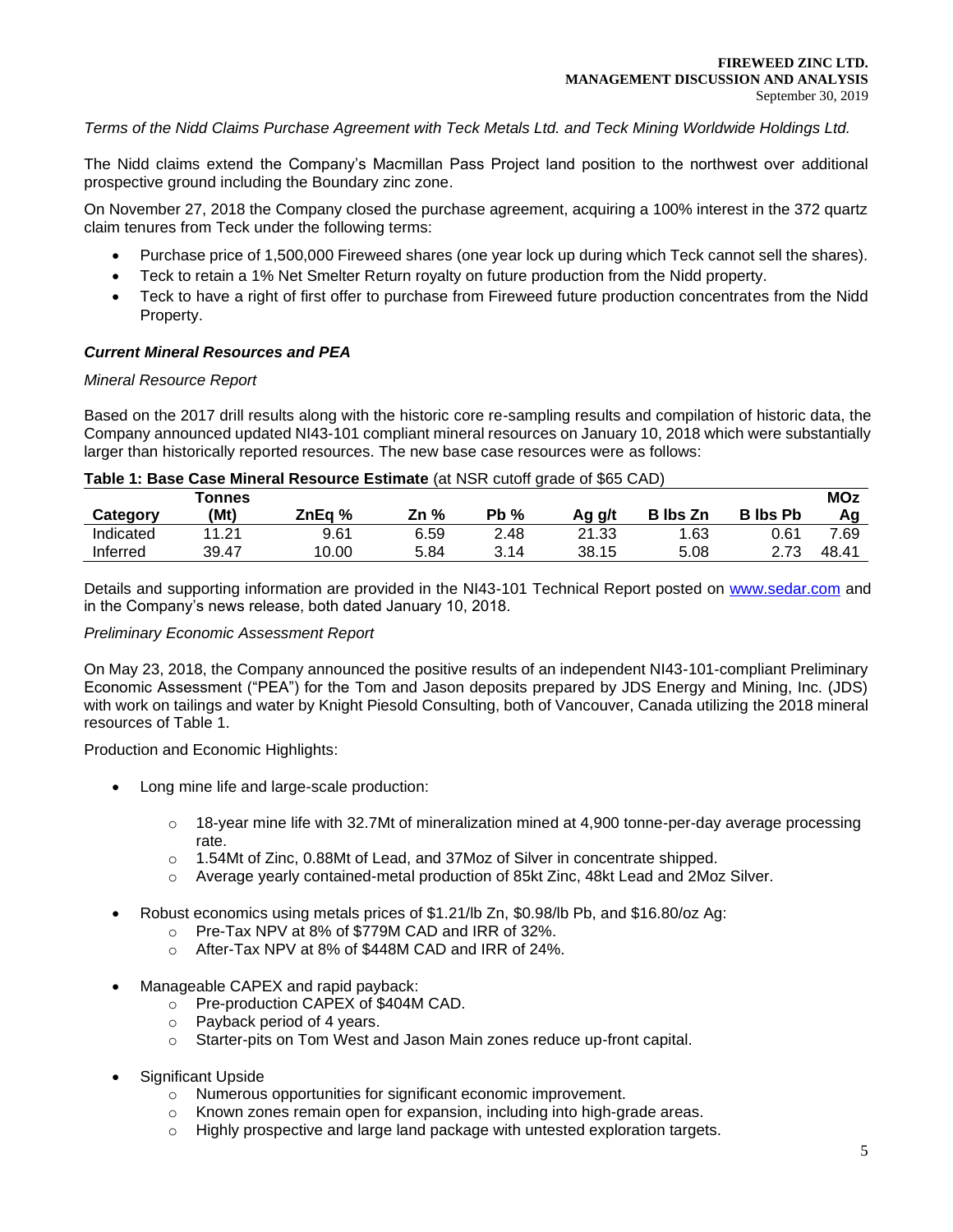Details and supporting information are provided in the NI43-101 compliant Technical Report dated July 6, 2018 (effective date May 23, 2018) posted on [www.sedar.com](about:blank) and in the Company's news release dated May 23, 2018.

# *2019 Exploration Plans*

During the third quarter the Fireweed technical team completed a large field program on the Project. A total of 16 diamond drill holes were drilled on eight targets for a total of 2,357 metres with the successful goals of expanding and upgrading known zones of mineralization at Boundary, Tom West and Tom East, as well as testing new exploration targets such as Tom North. A small reverse circulation (RC) drill program completed 17 short holes on 6 different reconnaissance targets mainly within the Fertile Corridor with no significant results. Gravity geophysical crews surveyed about half of the Fertile Corridor between End Zone and Boundary Zone outlining several additional anomalies for future follow up, and extensive geological mapping was carried out throughout the property. An airborne LiDAR topographic survey of the entire property was also completed; receipt of final LiDAR maps which will aid in geological interpretation, accurate location of work sites, engineering and wildlife studies, are pending.

For more details on the Project and the Company, see Fireweed's NI43-101 compliant technical reports and news releases posted on the Company's website at [www.FireweedZinc.com](about:blank) or at [www.sedar.com.](about:blank)

*Leon McGarry, P.Geo., Senior Resource Geologist for CSA Global Canada Geosciences Ltd. is independent of Fireweed Zinc Ltd. and a 'Qualified Person' as defined under Canadian National Instrument 43-101. Mr. McGarry is responsible for the Mineral Resource Estimate and directly related information in this MD&A.* 

*Michael Makarenko, P.Eng., Project Manager for JDS Energy and Mining, Inc., is independent of Fireweed Zinc Ltd. and a 'Qualified Person' as defined under Canadian National Instrument 43-101. Mr. Makarenko is responsible for the PEA results and directly related information in this MD&A.*

*George Gorzynski, P.Eng., Executive Vice President and Director of Fireweed Zinc Ltd., and a Qualified Person under the meaning of Canadian National Instrument 43-101, is responsible for other technical information (information not directly related to the Mineral Resource Estimate or the PEA) in this MD&A.*

# **HEALTH AND SAFETY**

The Company embeds core values of health and safety throughout its operations. Nothing is more important than the health and safety of our people. Every person arriving at our work site is first taken through a health and safety orientation before any other activity is begun. Every morning begins with safety "toolbox" meetings and weekly safety meetings are attended by everyone in camp to re-enforce a safety-first mindset. We emphasize that safety is the responsibility of everyone on site. We have highly trained first aid personnel in camp with a dedicated and well equipped first aid facility, and strict protocols for timely medical evacuations by air to a hospital if required. The Company works to identify and mitigate potential health and safety risks at all work sites. Our excellent safety record over years of operations is the result of prioritizing and instilling a culture of safety first in every person at our work site and constantly seeking to improve our health and safety protocols and procedures.

## **ENVIRONMENT**

Fireweed is committed to carrying out its work programs to high standards of environmental stewardship. We aim to prevent or mitigate as much as reasonably possible, the impacts of our operations on the environment through effective and scientifically sound operating practices while at all time complying with applicable environmental legislation.

Environmental baseline studies by Hudbay toward eventual development of a mining operation began at the Tom site in 2000 and were expanded in 2008. These include 12 surface water monitoring stations in the local streams, three ground water monitoring wells and a weather station. The project site has a Class 3 Mining Land Use Permit and a Type B Water Licence. Much of the historic surface disturbances from previous work have been reclaimed. The Company assumed these environmental functions and costs when it fully acquired the project in 2018.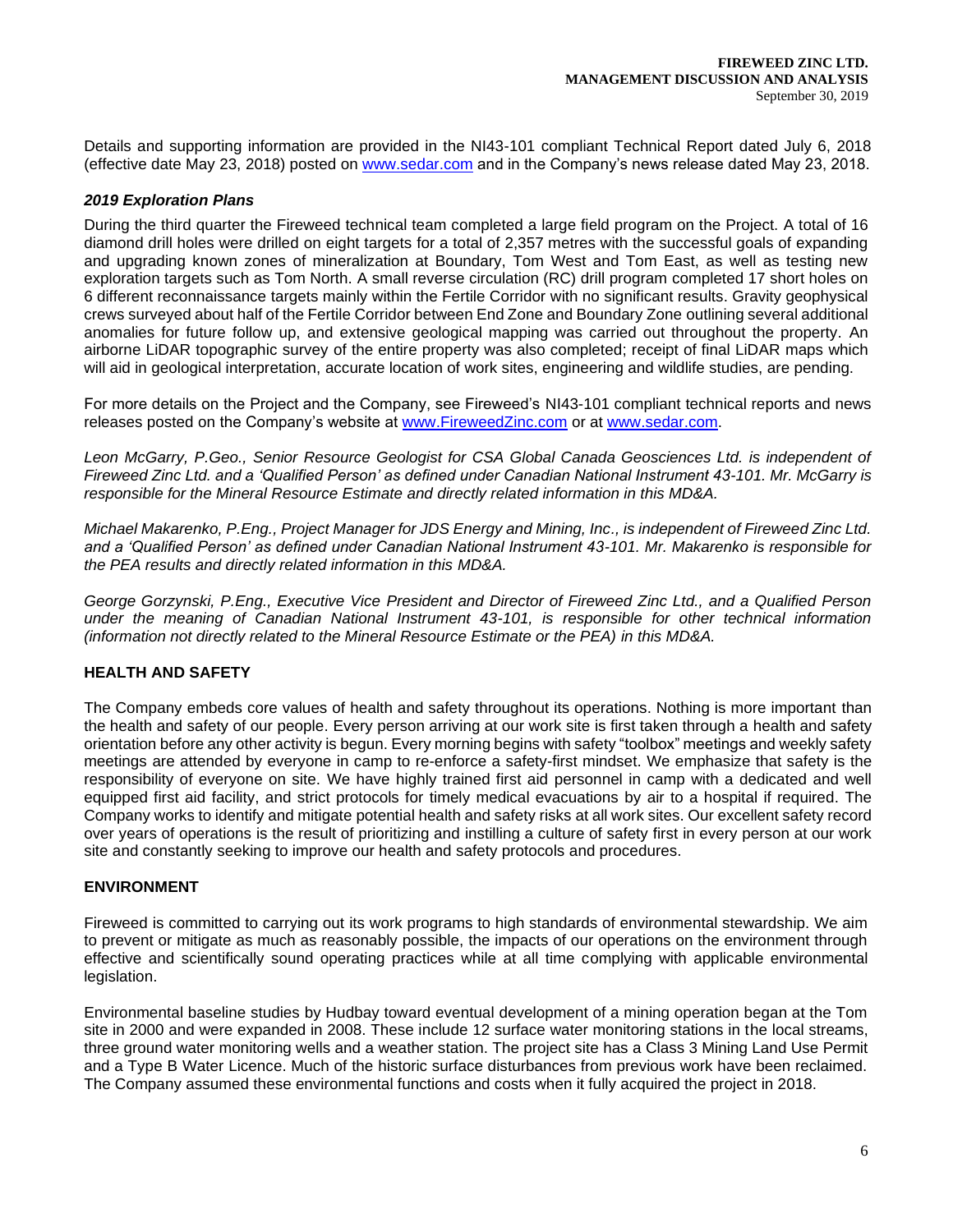## **COMMUNITY AND FIRST NATIONS**

The Company believes in engaging with local communities and First Nations toward building respectful relationships through dialogue and collaborative processes.

The Tom and Jason properties lie within an area of unsettled territorial claim by the Kaska First Nations. Negotiations between the Kaska First Nations, and the federal and territorial governments are continuing but have not affected the Company's ability to carry out work on the Project.

The nearest community to the Project site is the First Nations community of Ross River (population 350) located 215 kilometers to the west. There are no permanent settlements at or near the project site. In July 2019 the Company hired a Community Liaison Officer and opened a new community liaison office in Ross River. This new office will provide the Company with a full-time presence in the community to continue to build our relationships with and address any concerns of community officials and individual members of Ross River as well as other nearby First Nations of Liard and Na-Cho Nyäk Dun. The Company believes in preferential hiring of Kaska-based businesses and personnel whenever practical, for work on the Project. Brandon Macdonald, Fireweed's CEO, hails from Ross River where he grew up as a child and is known in the community.

## **FINANCING AND CORPORATE DEVELOPMENT**

## **SELECTED ANNUAL INFORMATION**

The following table summarizes selected financial data for the three recent fiscal years, ended December 31, 2018, 2017 and 2016, and should be read in conjunction with such financial statements, prepared in accordance with International Financial Reporting Standards ("IFRS") and the related notes thereon:

| <b>Item</b>                                        | <b>Fiscal Year</b><br><b>Ended</b><br>December 31,<br>2018 | <b>Fiscal Year</b><br><b>Ended</b><br>December 31,<br>2017 | <b>Fiscal Year</b><br><b>Ended</b><br>December 31,<br>2016 |
|----------------------------------------------------|------------------------------------------------------------|------------------------------------------------------------|------------------------------------------------------------|
| Revenues                                           | nil<br>\$                                                  | \$<br>nil                                                  | \$<br>nil                                                  |
| Expenses                                           | 1,521,734                                                  | 959,487                                                    | 188,639                                                    |
| Net Loss                                           | 1,976,734                                                  | 959,487                                                    | 188,639                                                    |
| Net Loss per Share (based on fully diluted shares) | (0.07)                                                     | (0.07)                                                     | (0.06)                                                     |
| <b>Current Assets</b>                              | 1,787,669                                                  | 1,301,843                                                  | 78,177                                                     |
| <b>Exploration and Evaluation Assets</b>           | 19,663,555                                                 | 2,794,672                                                  | 101,971                                                    |
| <b>Total Assets</b>                                | 21,518,713                                                 | 4,132,000                                                  | 180,148                                                    |
| <b>Current Liabilities</b>                         | 327,380                                                    | 293,126                                                    | 31,808                                                     |
| <b>Working Capital</b>                             | 1,460,289                                                  | 1,008,717                                                  | 46,369                                                     |
| Shareholders' Equity                               | \$<br>$20,479,900$ \$                                      | $3,829,825$ \\$                                            | 148,340                                                    |
| Number of Shares Outstanding                       | 31,696,776                                                 | 17,756,370                                                 | 5,700,000                                                  |

### **RESULTS OF OPERATIONS**

As at September 30, 2019, total assets were \$26,035,172 (December 31, 2018 - \$21,518,713), exploration and evaluation assets totalled \$24,028,941 (December 31, 2018 - \$19,663,555). The details of the cost breakdown are contained in the schedule of Exploration and Evaluation Assets in the notes to the financial statements (Note 4).

## For the three months ended September 30, 2019 and 2018

The Company's net loss for the three months ended September 30, 2019 ("Q3-2019") was \$547,302 (\$0.01 per share), an increase of \$402,662 as compared to the three months ended September 30, 2018 ("Q3-2018") of \$144,640 (\$0.00 per share). The main contributors to the net loss were consulting and management fees, sharebased compensation, investor relations and corporate development expenses as well as deferred income tax expense.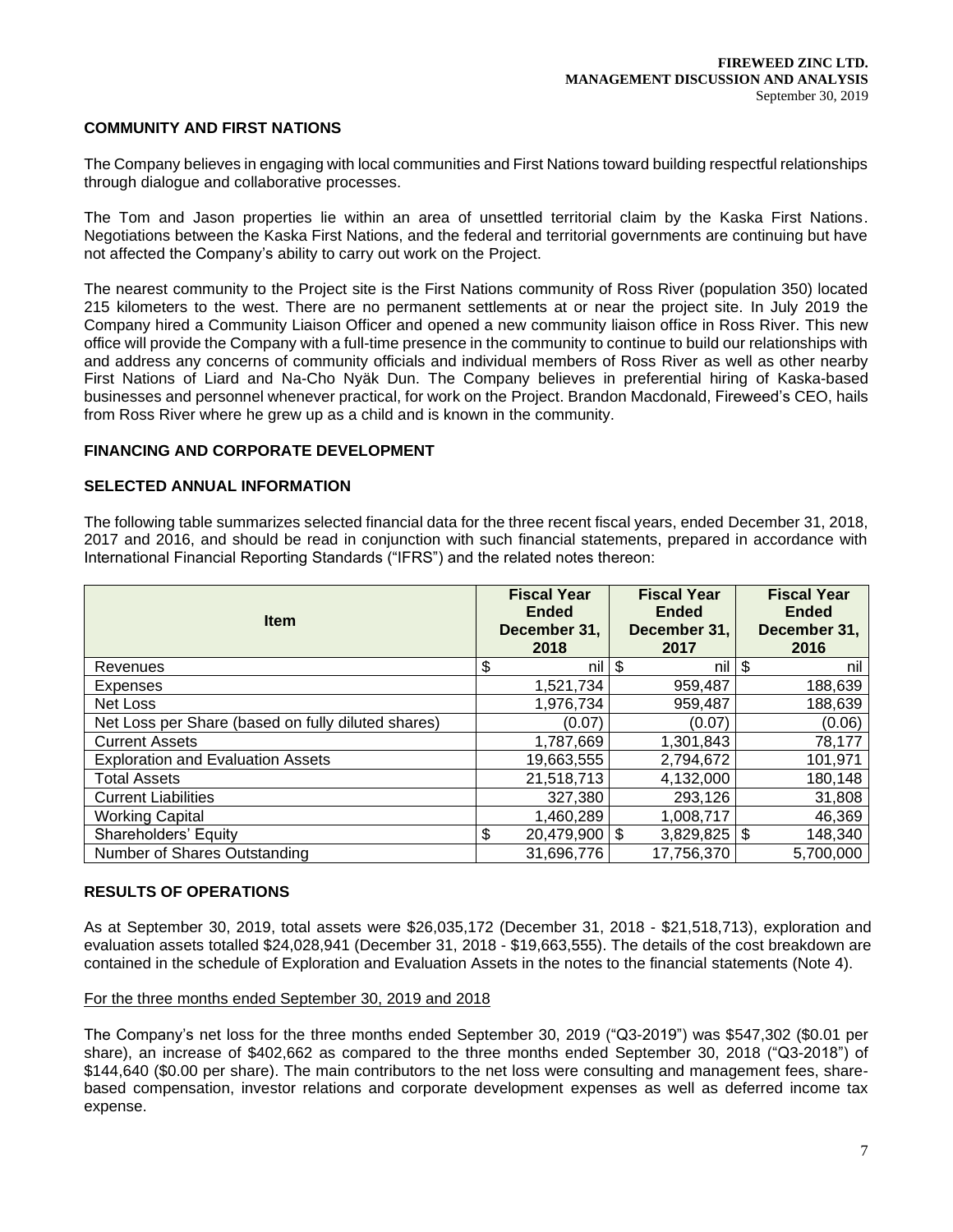- Consulting and management fees were higher by \$20,036 (Q3-2019 \$97,828; Q3-2018 \$77,792). Q3- 2019 included salary and management fees adjustments.
- Investor relations and corporate development expenses were lower by \$22,941 (Q3-2019 \$102,383; Q3- 2018 – \$125,324) as the Company had less marketing and promotional activities in Q3-2019.
- Share-based compensation was significantly lower by \$143,937 (Q3-2019 \$92,705; Q3-2018 \$236,642) as there were fewer options vested in Q3-2019 during that period.
- Deferred income tax was higher by \$580,403 (Q3-2019 \$580,403; Q3-2018 \$Nil) due to the amount of eligible flow-through expenditures made in Q3-2019.

## For the nine months ended September 30, 2019 and 2018

During the nine months ended September 30, 2019, the Company incurred a net loss of \$1,459,175 (2018 – \$1,068,528), an increase of \$390,647. The main contributors to the net loss during the period and significant changes in expenses are discussed below:

- Consulting and management fees increased by \$197,898 (2019 \$370,849; 2018 \$172,951). The 2019 figure includes one-time management bonus as well as salary adjustments to bring key management compensation from part-time up to full-time rates.
- Investor relations and corporate development expenses were significantly lower by \$430,424 (2019 \$266,952; 2018 – \$697,376) due to the Company's decreased volume of various editorial, marketing, roadshow and other promotional activities in 2019.
- Share-based compensation was lower by  $$423,652$  (2019 \$314,986; 2018 \$738,638) as there were less options vested during the nine months ended September 30, 2019 even though new 250,000 options were granted during that period. The newly granted options vest 20% every six months after the grant date.
- Deferred income tax was higher by \$839,752 (2019 \$839,752; 2018 \$Nil) due to the eligible flow-through expenditures made in 2019.

## **SUMMARY OF QUARTERLY RESULTS**

The following table sets forth selected quarterly financial information for each of the last eight quarters with the figures for each quarter in Canadian dollars.

|                                                         | Sept 30,<br>2019 | <b>Jun 30,</b><br>2019 | Mar 31,<br>2019 | Dec 31,<br>2018 | Sept 30,<br>2018 | Jun 30,<br>2018 | Mar 31,<br>2018 | Dec 31,<br>2017 |
|---------------------------------------------------------|------------------|------------------------|-----------------|-----------------|------------------|-----------------|-----------------|-----------------|
| Operating<br>expenses                                   | 33,101           | (235, 255)             | (417, 269)      | (453, 206)      | (144,640)        | (431, 038)      | (492, 850)      | (488,798)       |
| Net loss                                                | (547,302)        | (421,345)              | (490,528)       | (908,206)       | (144, 640)       | (431,038)       | (492, 850)      | (488,798)       |
| Basic and<br>diluted<br>earnings<br>(loss) per<br>share | (0.01)           | (0.01)                 | (0.01)          | (0.03)          | (0.00)           | (0.01)          | (0.02)          | (0.03)          |
| Total assets                                            | 26,035,172       | 26,167,683             | 25,996,069      | 21,518,713      | 21,578,907       | 21,357,008      | 20,880,624      | 4,132,000       |
| Shareholders'<br>equity<br>(deficiency)                 | 23,883,304       | 24,287,551             | 24,310,772      | 20,479,900      | 19,898,169       | 19,808,174      | 19,692,403      | 3,829,825       |
| Capital stock                                           | 26,879,253       | 26,828,903             | 26,422,836      | 22,242,738      | 20,823,071       | 20,825,078      | 20,615,578      | 4,592,913       |
| Deficit                                                 | 4,597,556        | 4,050,254              | 3,628,909       | 3,138,381       | 2,230,175        | 2,085,535       | 1,654,497       | 1,161,647       |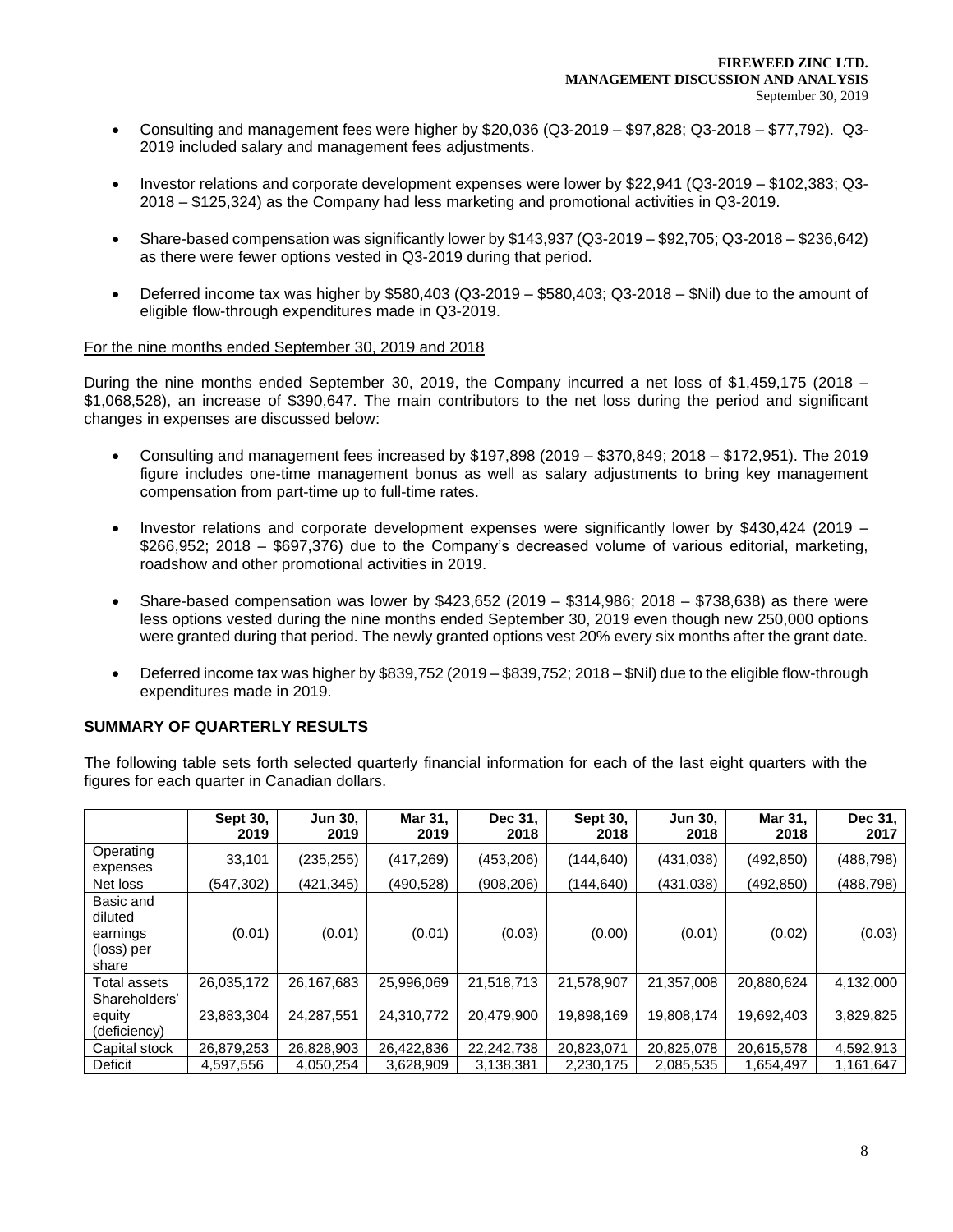## **LIQUIDITY AND CAPITAL RESOURCES**

The Company manages its capital to maintain its ability to continue as a going concern and to provide returns to shareholders and benefits to other stakeholders. The capital structure of the Company consists of cash and cash equivalents and equity comprised of issued share capital and deficit.

Fireweed manages and adjusts its capital structure in light of economic conditions and financial needs. The Company, upon approval from its Board of Directors, will balance its overall capital structure through new share issues or by undertaking other activities as deemed appropriate under the specific circumstances.

## *WORKING CAPITAL*

As at September 30, 2019, the Company had positive working capital of \$1,342,448 (December 31, 2018 - \$1,460,289). Working capital included Prepaid Expenses of \$193,011 (December 31, 2018 - \$161,631), comprised mainly of advances for exploration work, engineering, geophysics, advertising and promotion as well as insurance.

### *CASH*

On September 30, 2019, the Company had cash of \$1,600,683 (December 31, 2018 - \$1,575,784). Management of cash balances is conducted in-house based on internal investment guidelines. Cash is deposited with a major Canadian financial institution. Cash required for operations is held in a chequing account. Excess funds may be invested in conservative money market instruments that bear interest and carry a low degree of risk. Some examples of instruments in which we may invest its cash are treasury bills, money market funds, bank guaranteed investment certificates and bankers' acceptance notes. The objective of these investments is to preserve funds for the use in and advancement of the Company's business.

## *CASH USED IN OPERATING ACTIVITIES*

Net cash used in operating activities during the nine months ended September 30, 2019 was \$1,062,113 (2018 – \$306,677). Cash was mostly spent on consulting fees, investor relations expenses, legal fees, and general and administrative costs.

## *CASH USED IN INVESTING ACTIVITIES*

Total cash used in investing activities during the nine months ended September 30, 2019 was \$3,892,174 (2018 - \$8,670,695), related to exploration work, land management and claims renewal payments, property reports and related costs.

### *CASH GENERATED BY FINANCING ACTIVITIES*

Total net cash generated by financing activities during the nine months ended September 30, 2019 was \$4,979,186 (2018 - \$11,457,461), which consisted of funds obtained through the issuance of 5,455,478 shares in a nonbrokered private placement and 378,000 shares upon exercise of agent's warrants.

### *REQUIREMENT OF ADDITIONAL EQUITY FINANCING*

The Company has relied primarily on equity financings for all funds raised to date for its operations and will need more funds to explore and develop the Project in the future. Until it starts generating profitable operations from exploration, development and sale of minerals, the Company intends to continue relying upon the issuance of securities to finance its operations and acquisitions.

The Company is not subject to externally imposed capital requirements as at September 30, 2019.

## **OUTSTANDING SHARE DATA**

The Company's authorized share capital consists of an unlimited number of common shares without par value.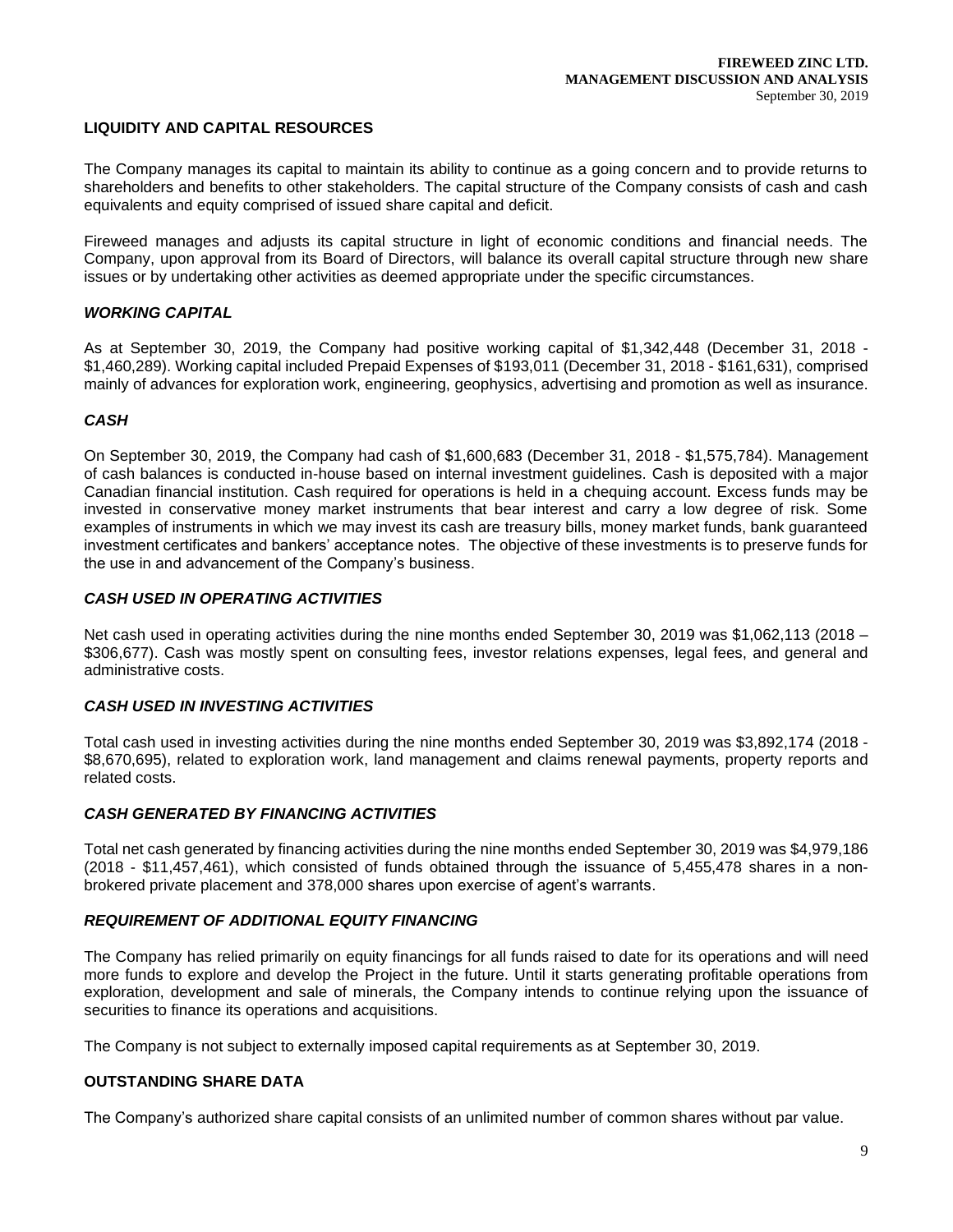As at September 30, 2019, there were 37,696,776 shares issued and outstanding (31,696,776 at December 31, 2018), which were issued for an aggregate consideration of \$26,879,253, net of issuance costs and flow-through premium liability.

|                                      | Number of<br><b>Shares/Options/Warrants</b> | <b>Exercise Price</b> | <b>Expiry Date</b> |
|--------------------------------------|---------------------------------------------|-----------------------|--------------------|
| <b>Issued and Outstanding Shares</b> | 37,797,129                                  |                       |                    |
| Agents' Warrants and Options         | 250,064                                     | \$1.32                | February 25, 2020  |
| Agents' Warrants and Options         | 34,680                                      | \$0.95                | February 15, 2021  |
| <b>Stock Options</b>                 | 1,380,000                                   | \$0.50                | April 26, 2022     |
| <b>Stock Options</b>                 | 30,000                                      | \$0.70                | October 27, 2022   |
| <b>Stock Options</b>                 | 175,000                                     | \$0.83                | December 06, 2022  |
| <b>Stock Options</b>                 | 860,000                                     | \$1.45                | March 14, 2023     |
| <b>Stock Options</b>                 | 250,000                                     | \$0.65                | July 11, 2024      |
| Fully Diluted at November 26, 2019*  | 40,776,873                                  |                       |                    |

As of the date of this MD&A, the following shares, warrants and options were outstanding:

\* This number excludes 4,000,000 not yet issued performance shares (please refer to Note 14 in the financial statements for the period ended September 30, 2019 for more information).

# **CRITICAL ACCOUNTING ESTIMATES**

Our significant accounting policies are presented in Note 3 of the audited financial statements for the year ended December 31, 2018 and Note 3 of the interim financial statements for the period ended September 30, 2019. Note 3 provides that the preparation of the Company's financial statements in conformity with IFRS requires management to make judgments, estimates and assumptions that affect the reported amounts of assets, liabilities and contingent liabilities at the date of the financial statements and reported amounts of expenses during the reporting period. Actual outcomes could differ from these estimates. These financial statements include estimates that, by their nature, are uncertain. The impacts of such estimates are pervasive throughout the financial statements and may require accounting adjustments based on future occurrences. Revisions to accounting estimates are recognized in the period in which the estimate is revised and future periods if the revision affects both current and future periods. These estimates are based on historical experience, current and future economic conditions and other factors, including expectations of future events that are believed to be reasonable under the circumstances.

Information about significant areas of estimation uncertainty in applying accounting policies that have the most significant effect on the amounts recognized in the financial statements are noted below.

# **KEY SOURCES OF ESTIMATION UNCERTAINTY**

### Exploration and evaluation assets

Exploration and evaluation costs are initially capitalized as intangible exploration assets with the intent to establish commercially viable reserves. The Company is required to make estimates and judgments about the future events and circumstances regarding whether the carrying amount of intangible exploration assets exceeds its recoverable amount. Recoverability is dependent on various factors, including the discovery of economically recoverable reserves, the ability of the Company to obtain the necessary financing to complete the development, and upon future profitable production or proceeds from the disposition of the exploration and evaluation assets themselves. Additionally, there are numerous geological, economic, environmental and regulatory factors and uncertainties that could impact management's assessment as to the overall viability of its properties or the ability to generate future cash flows necessary to cover or exceed the carrying value of the Company's exploration and evaluation assets.

### Deferred tax assets and liabilities

The measurement of a deferred tax provision is subject to uncertainty associated with the timing of future events and changes in legislation, tax rates and interpretations by tax authorities. The estimation of taxes includes evaluating the recoverability of deferred tax assets based on an assessment of the Company's ability to utilize the underlying future tax deductions against future taxable income prior to expiry of those deductions. Management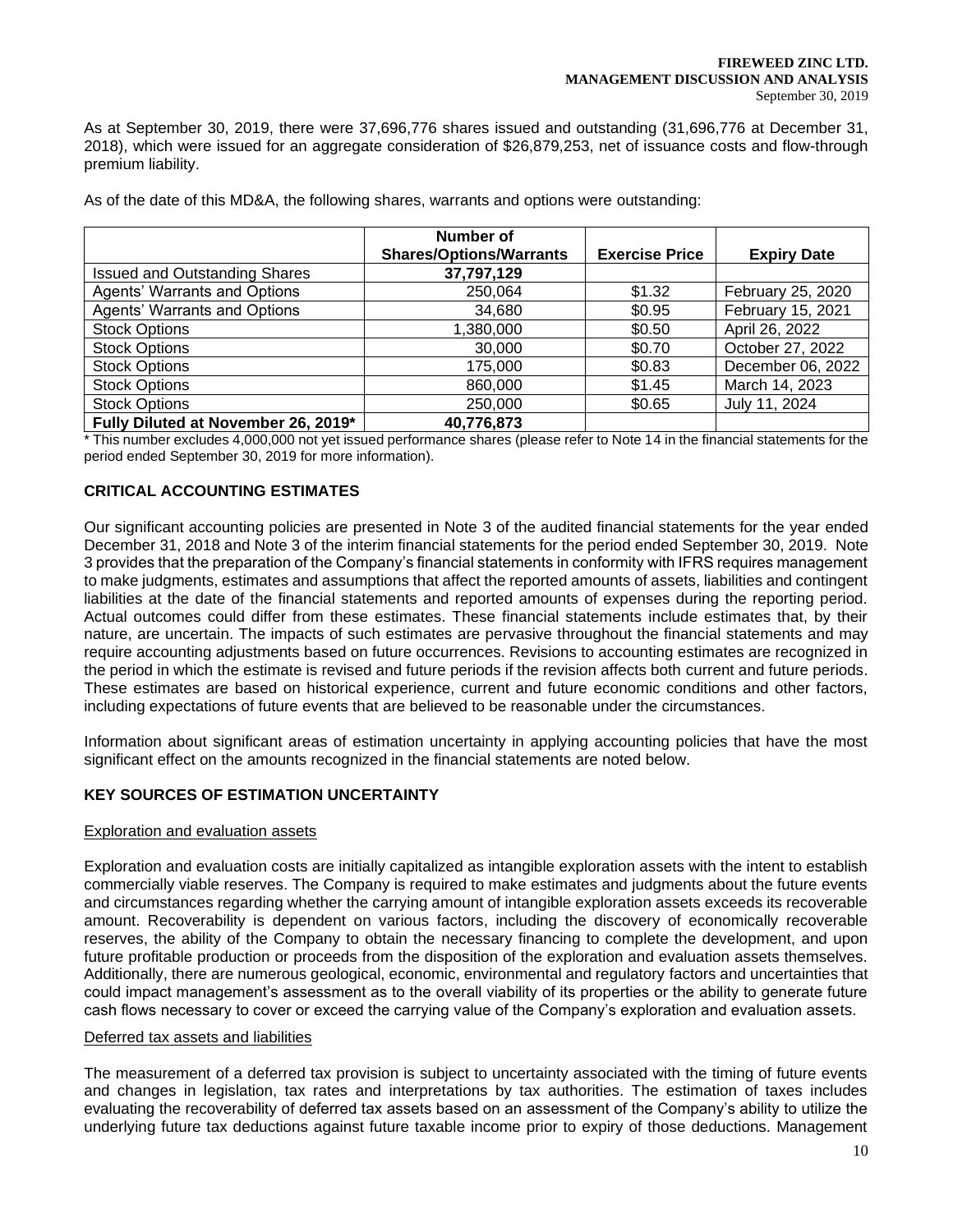#### **FIREWEED ZINC LTD. MANAGEMENT DISCUSSION AND ANALYSIS** September 30, 2019

assesses whether it is probable that some or all of the deferred income tax assets will not be realized. The ultimate realization of deferred tax assets is dependent upon the generation of future taxable income, which in turn is dependent upon the successful discovery, extraction, development and commercialization of mineral reserves. To the extent that management's assessment of the Company's ability to utilize future tax deductions changes, the Company would be required to recognize more or fewer deferred tax assets, and future tax provisions or recoveries could be affected.

## Share-based payments

The Company measures share-based payments expense by reference to the fair value of the stock options at the date at which they are granted. Estimating fair value for granted stock options requires determining the most appropriate valuation model which is dependent on the terms and conditions of the grant. This estimate also requires determining the most appropriate inputs to the valuation model including the expected life of the option, volatility, dividend yield, and rate of forfeitures.

## Capital stock

Common shares are classified as shareholders' equity. Incremental costs directly attributable to the issue of common shares and stock options are recognized as a deduction from equity. Common shares issued for consideration other than cash, are valued based on their market value at the date the shares are issued.

The Company has adopted a residual value method with respect to the measurement of shares and warrants issued as private placement units. The residual value method first allocates value to the more easily measurable component based on fair value and then the residual value, if any, to the less easily measurable component. The Company considers the fair value of common shares issued in the private placements to be the more easily measurable component and the common shares are valued at their fair value, as determined by the closing market price on the announcement date. The balance, if any, is allocated to the attached warrants. Any fair value attributed to the warrants is recorded as reserves.

### **FINANCIAL INSTRUMENTS**

Financial assets are classified and measured at amortized cost or fair value, based on how an entity manages its financial instruments and the contractual cash flows characteristics of the financial asset.

The classification of debt instruments is driven by the business model for managing the financial assets and their contractual cash flow characteristics. Debt instruments are measured at amortized cost if the business model is to hold the instrument for collection of contractual cash flows and those cash flows are solely principal and interest.

If the business model is not to hold the debt instrument, it is classified as fair value through profit and loss ("FVTPL"). Financial assets with embedded derivatives are considered in their entirety when determining whether their cash flows are solely payments of principal and interest.

The Company classifies its financial assets into one of the categories described below, depending on the purpose for which the asset was acquired. Management determines the classification of its financial assets at initial recognition.

Equity instruments that are held for trading (including all equity derivative instruments) are classified as FVTPL, for other equity instruments, on the day of acquisition the Company can make an irrevocable election (on an instrumentby-instrument basis) to designate them as at fair value through other comprehensive income ("FVTOCI").

*Fair value through profit or loss ("FVTPL")* – Financial assets carried at FVTPL are initially recorded at fair value and transaction costs are expensed in the income statement. Realized and unrealized gains and losses arising from changes in the fair value of the financial asset held at FVTPL are included in the income statement in the period in which they arise. Derivatives are also categorized as FVTPL unless they are designated as hedges.

*Fair value through other comprehensive income ("FVTOCI")* - Investments in equity instruments at FVTOCI are initially recognized at fair value plus transaction costs. Subsequently, they are measured at fair value, with gains and losses arising from changes in fair value recognized in other comprehensive income. There is no subsequent reclassification of fair value gains and losses to profit or loss following the derecognition of the investment.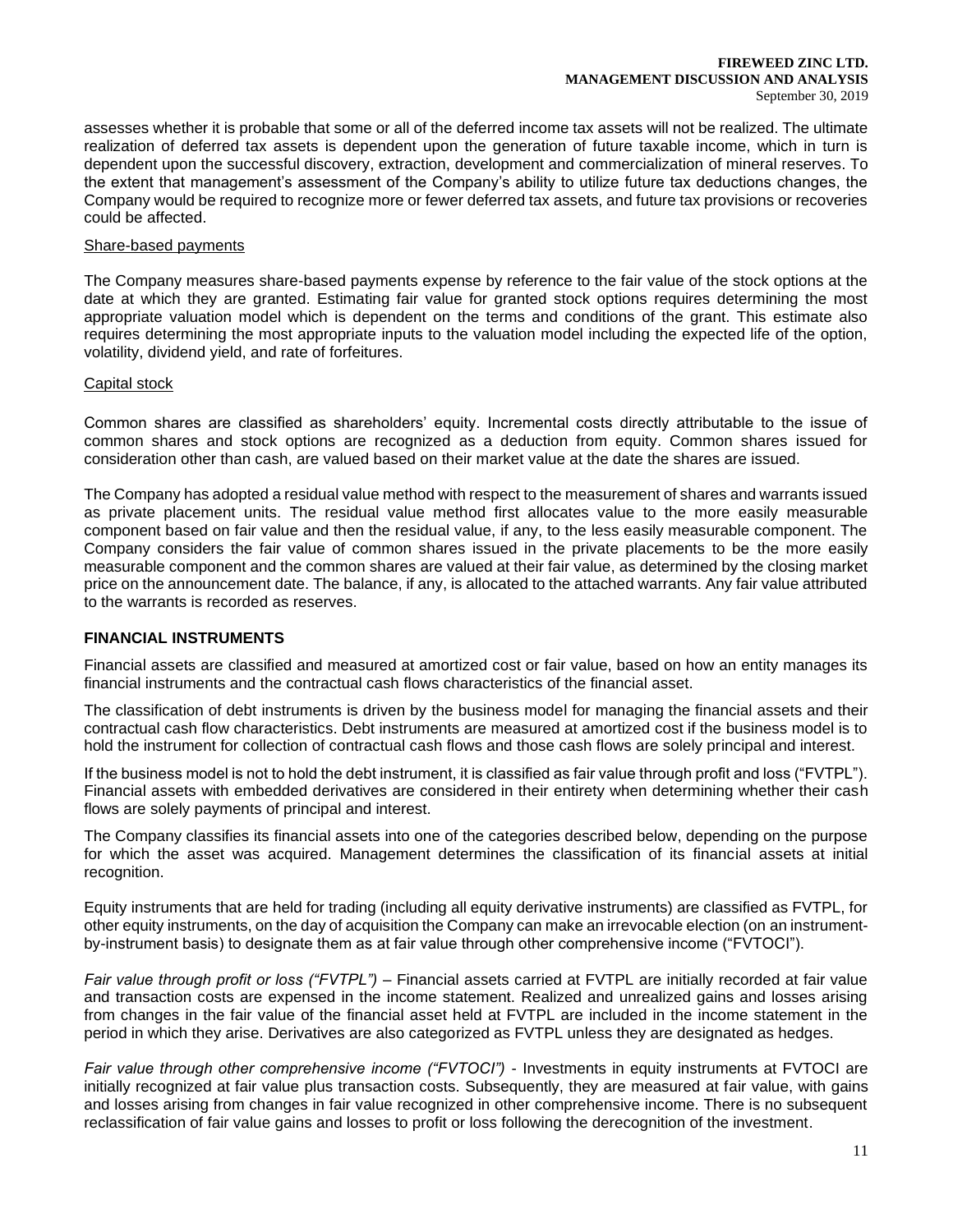*Financial assets at amortized cost* - A financial asset is measured at amortized cost if the objective of the business model is to hold the financial asset for the collection of contractual cash flows, and the asset's contractual cash flows are comprised solely of payments of principal and interest. They are classified as current assets or non-current assets based on their maturity date and are initially recognized at fair value and subsequently carried at amortized cost less any impairment.

The following table shows the classification of the Company's financial assets under IFRS 9:

| Financial asset                          | <b>IFRS 9 Classification</b>               |
|------------------------------------------|--------------------------------------------|
| Cash                                     | Fair value through profit and loss         |
| Reclamation bond                         | Financial asset measured at amortized cost |
| Other receivables                        | Financial asset measured at amortized cost |
| Accounts payable and accrued liabilities | Financial asset measured at amortized cost |

Financial liabilities other than derivative liabilities are recognized initially at fair value and are subsequently stated at amortized cost. Transaction costs on financial assets and liabilities other than those classified at fair value through profit or loss are treated as part of the carrying value of the asset or liability. Transaction costs for assets and liabilities at fair value through profit or loss are expensed as incurred.

# **NEW AND AMENDED ACCOUNTING STANDARDS AND INTERPRETATIONS**

The accounting policies in preparation of the condensed interim financial statements for the nine months ended September 30, 2019 are consistent with those applied and disclosed in the Company's audited financial statements for the year ended December 31, 2018, except the adoption of the new standards and interpretations discussed below.

The newly adopted **IFRS 16, Leases** standard establishes principles for recognition, measurement, presentation and disclosure of leases with an impact on lessee accounting, effective for annual periods beginning on or after January 1, 2019. The Company has assessed its office lease agreement and concluded that the agreement does not constitute the ability to direct the use (right to use) of the underlying office premises in the context of IFRS 16. As such, the adoption of the above standard has not had an impact on the results and financial position of the Company.

The newly adopted **IFRIC 23, Uncertainty over Income Tax Treatments** clarifies the accounting for uncertainties in income taxes. The interpretation provides guidance and clarifies the application of the recognition and measurement criteria in IAS 12 "Income Taxes" when there is uncertainty over income tax treatments. The adoption of the above standard, amendments and interpretations has not had an impact on the financial statements of the Company.

## **RELATED PARTIES TRANSACTIONS**

Related party transactions mainly include management and consulting fees, share-based compensation and director and committee fees. The related parties are represented by the key management personnel, which include those persons having authority and responsibility for planning, directing and controlling the activities of the Company as a whole. The Company has determined that the key management personnel consist of executive and nonexecutive members of the Company's Board of Directors and corporate officers. Related parties also include companies, controlled by officers and/or directors.

| <b>Related Party</b>      | <b>Nature of Relationship</b> |
|---------------------------|-------------------------------|
| FT Management Ltd.        | Company, controlled by CFO    |
| Pelly River Ventures Ltd. | Company, controlled by CEO    |

The renumeration to directors and key management personnel during the nine months ended September 30, 2019 and 2018 was as follows: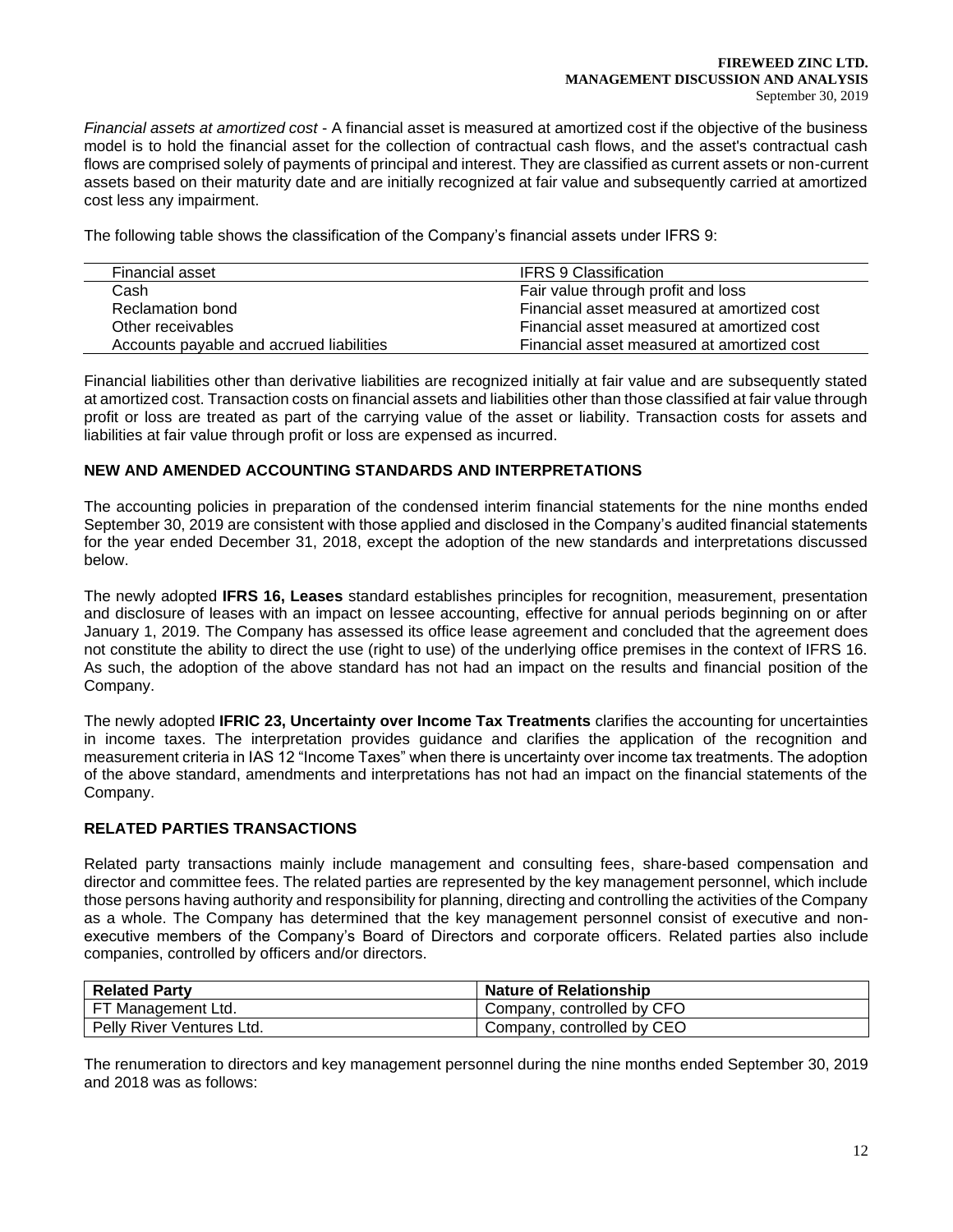#### **FIREWEED ZINC LTD. MANAGEMENT DISCUSSION AND ANALYSIS** September 30, 2019

| Payee                                          | Nature of the transaction                     | Nine months<br>ended<br>September 30,<br>2019 | Nine months<br>ended<br>September 30,<br>2018 |
|------------------------------------------------|-----------------------------------------------|-----------------------------------------------|-----------------------------------------------|
| <b>Chief Executive Officer</b>                 |                                               |                                               |                                               |
| (CEO)                                          | Management and consulting fees expensed       | \$<br>171,000                                 | \$<br>15,000                                  |
|                                                | Director and committee fees                   |                                               | 6,000                                         |
|                                                | Share-based compensation                      | 26,808                                        | 67,315                                        |
| Company, controlled                            |                                               |                                               |                                               |
| by CEO                                         | Management and consulting fees expensed       |                                               | 22,500                                        |
|                                                | Management and consulting fees capitalized to |                                               |                                               |
|                                                | mineral property                              |                                               | 43,000                                        |
|                                                | Investor relations                            |                                               | 44,500                                        |
| <b>Former Chief Financial</b><br>Officer (CFO) | Share-based compensation                      | 1,436                                         | 4,425                                         |
| Current (CFO)                                  | Management and consulting fees expensed       | 9,000                                         | 4,000                                         |
| Directors                                      | Director and committee fees                   | 110,250                                       | 115,750                                       |
|                                                | Management and consulting fees expensed       | 132,968                                       | 81,151                                        |
|                                                | Management and consulting fees capitalized to |                                               |                                               |
|                                                | mineral property                              | 23,783                                        | 36,244                                        |
|                                                | Share-based compensation                      | 102,393                                       | 264,833                                       |
|                                                |                                               | \$<br>577,638                                 | \$<br>704,718                                 |

The following amounts were owed to directors and key management personnel. These payables are unsecured, non-interest bearing and are expected to be repaid under normal trade terms.

|                  |                                        | September 30,<br>2019 | December 31,<br>2018 |
|------------------|----------------------------------------|-----------------------|----------------------|
| <b>Directors</b> | Director and committee fees            | 73.500                | 73,500               |
| Key management   | Management fees and expense recoveries | 18.706                | 17.817               |
|                  |                                        | 92.206                | 91,317               |

# **ADDITIONAL DISCLOSURE FOR VENTURE ISSUERS WITHOUT SIGINIFICANT REVENUE**

Additional disclosure concerning the Company's general and administrative expenses is provided in the Company's statement of loss and comprehensive loss contained in its financial statements for September 30, 2019, which are available on SEDAR: [www.sedar.com.](about:blank)

## **OFF-BALANCE SHEET ARRANGEMENTS**

The Company has no off-balance sheet arrangements.

# **ADDITIONAL DISCLOSURE FOR JUNIOR ISSUERS**

The Company has had positive cash flow since its inception following the completion of the IPO. The Company does not expect its current capital resources to be sufficient to cover its operating costs through the next twelve months, as such Fireweed will need to obtain additional capital resources. The Company is planning to raise capital through equity financing. Actual funding requirements may vary from those previously planned due to a number of factors, including the progress of the Company's business activities and economic conditions.